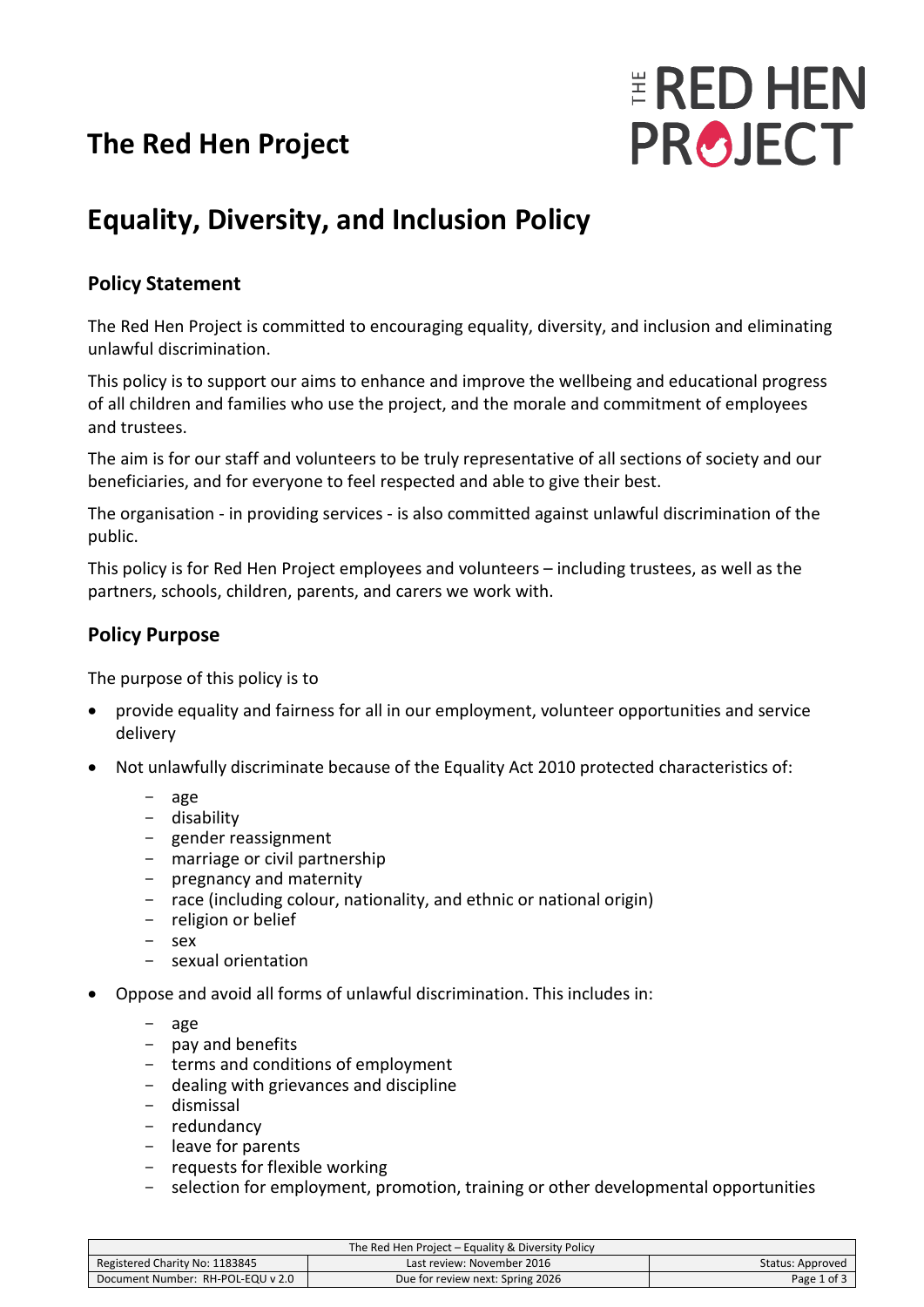## **Key Principals**

We believe

- That no form of intimidation, bullying, or harassment will be tolerated. We oppose all forms of unlawful and unfair discrimination
- The principles of non-discrimination and equality of opportunity must apply to the way in which we treat children, parents/carers, colleagues, other professionals, suppliers, and partners
- All staff and volunteers have a duty to always treat others with dignity, and not discriminate against or harass others, regardless of their status.
- Every employee is entitled to a working environment that promotes dignity and respect to all
- Equality, diversity, and inclusion in the workplace is good management practice
- That as stakeholders in the local community, we have a key role to promote equality & diversity

### **Commitments**

The Red Hen Project commits:

- To encourage equality, diversity, and inclusion
- To provide and deliver services that are relevant, appropriate, and accessible to all sections of the communities we work in
- To create an environment where diversity is valued and embraced by everyone who is involved with The Red Hen Project and where individual differences and the contributions of all are recognized and valued
- That breaches of our equality and diversity policy will be regarded as misconduct and could lead to disciplinary proceedings
- To create an environment free of bullying, harassment, victimisation, and unlawful discrimination, promoting dignity and respect for all, and where individual differences and the contributions of all staff and volunteers are recognised and valued.

This commitment includes training managers and all other employees about their rights and responsibilities under the equality, diversity, and inclusion policy. Responsibilities include staff conducting themselves to help the organisation provide equal opportunities, and prevent bullying, harassment, victimisation, and unlawful discrimination.

- That all staff and volunteers should understand they, as well as their employer, can be held liable for acts of bullying, harassment, victimisation, and unlawful discrimination, in the course of their employment or volunteering, against fellow employees, volunteers, customers, suppliers, and the public
- To take seriously complaints of bullying, harassment, victimisation, and unlawful discrimination by fellow employees, volunteers, children, parents/carers, suppliers, partners, other professionals, the public, and any others during the organisation's work activities.

| The Red Hen Project – Equality & Diversity Policy |                                  |                  |
|---------------------------------------------------|----------------------------------|------------------|
| Registered Charity No: 1183845                    | Last review: November 2016       | Status: Approved |
| Document Number: RH-POL-EQU v 2.0                 | Due for review next: Spring 2026 | Page 1 of 3      |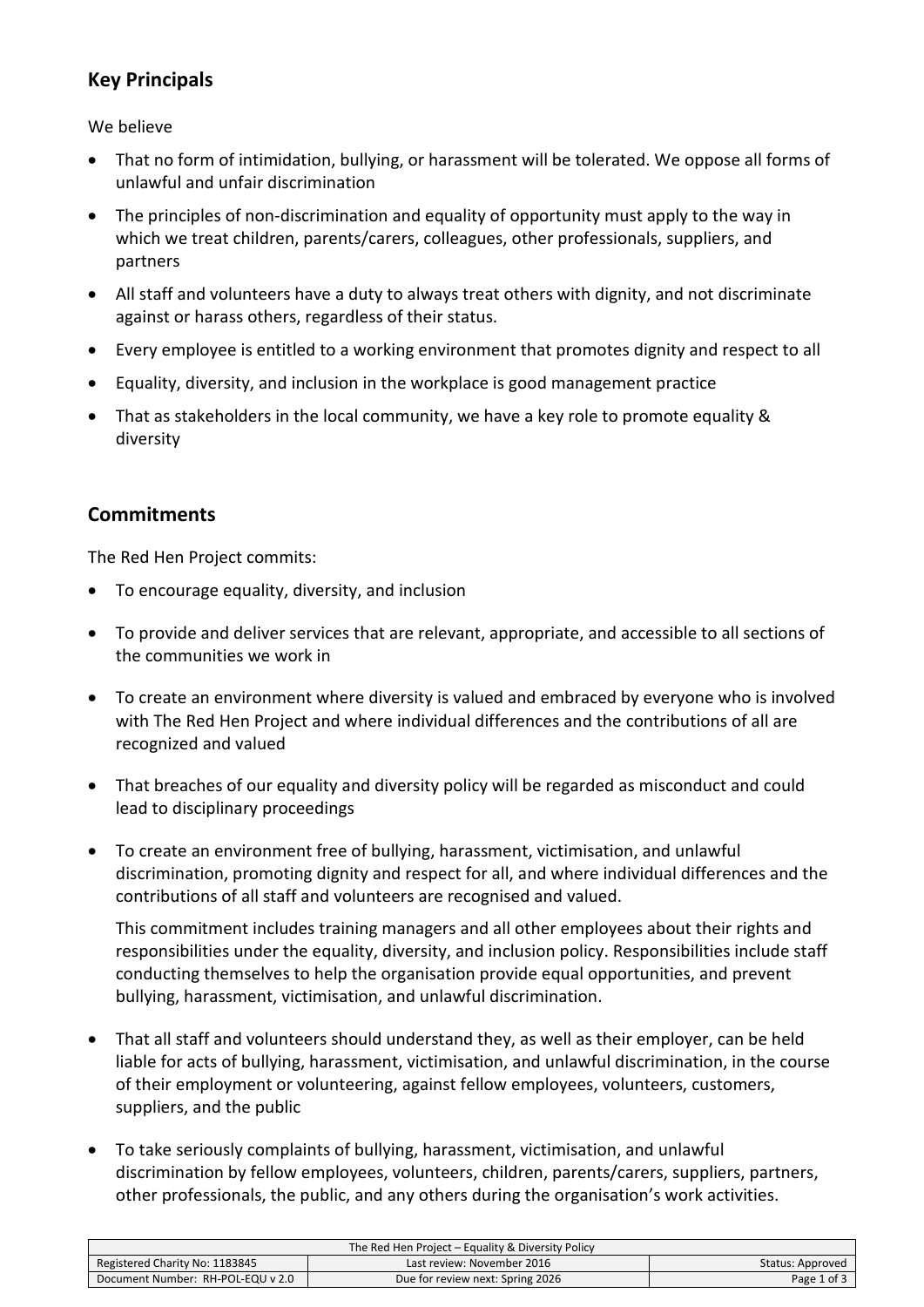Such acts will be dealt with as misconduct under the organisation's grievance and/or disciplinary procedures, and appropriate action will be taken. Particularly serious complaints could amount to gross misconduct and lead to dismissal without notice.

Further, sexual harassment may amount to both an employment rights matter and a criminal matter, such as in sexual assault allegations. In addition, harassment under the Protection from Harassment Act 1997 – which is not limited to circumstances where harassment relates to a protected characteristic – is a criminal offence.

• To make opportunities for training, development and progress available to all staff and volunteers, who will be helped and encouraged to develop their full potential, so their talents and resources can be fully utilised to maximise the efficiency of the organisation.

Make decisions concerning staff being based on merit (apart from any necessary and limited exemptions and exceptions allowed under the Equality Act).

- To review practices and procedures when necessary to ensure fairness and update them and the policy to take account of changes in the law.
- To monitor the make-up of the workforce regarding information such as age, sex, ethnic background, sexual orientation, religion or belief, and disability in encouraging equality, diversity, and inclusion, and in meeting the aims and commitments set out in the equality, diversity, and inclusion policy.

Monitoring will also include assessing how the equality, diversity and inclusion policy, and any supporting action plan, are working in practice, reviewing and considering them and taking action to address any issues.

• That breaches of our equality and diversity policy will be regarded as misconduct, and could lead to disciplinary proceedings

| This policy was adopted at a meeting of The Red Hen Project Trustees Held on 10 <sup>th</sup> February 2022 |                   |  |
|-------------------------------------------------------------------------------------------------------------|-------------------|--|
| Signed on behalf of the trustees                                                                            |                   |  |
| Name of signatory                                                                                           | Lesley Ford       |  |
| Role of signatory (e.g. chair)                                                                              | Chair of Trustees |  |
| Date to be reviewed                                                                                         | Spring 2026       |  |

| The Red Hen Project – Equality & Diversity Policy |                                  |                  |
|---------------------------------------------------|----------------------------------|------------------|
| Registered Charity No: 1183845                    | Last review: November 2016       | Status: Approved |
| Document Number: RH-POL-EQU v 2.0                 | Due for review next: Spring 2026 | Page 1 of 3      |
|                                                   |                                  |                  |